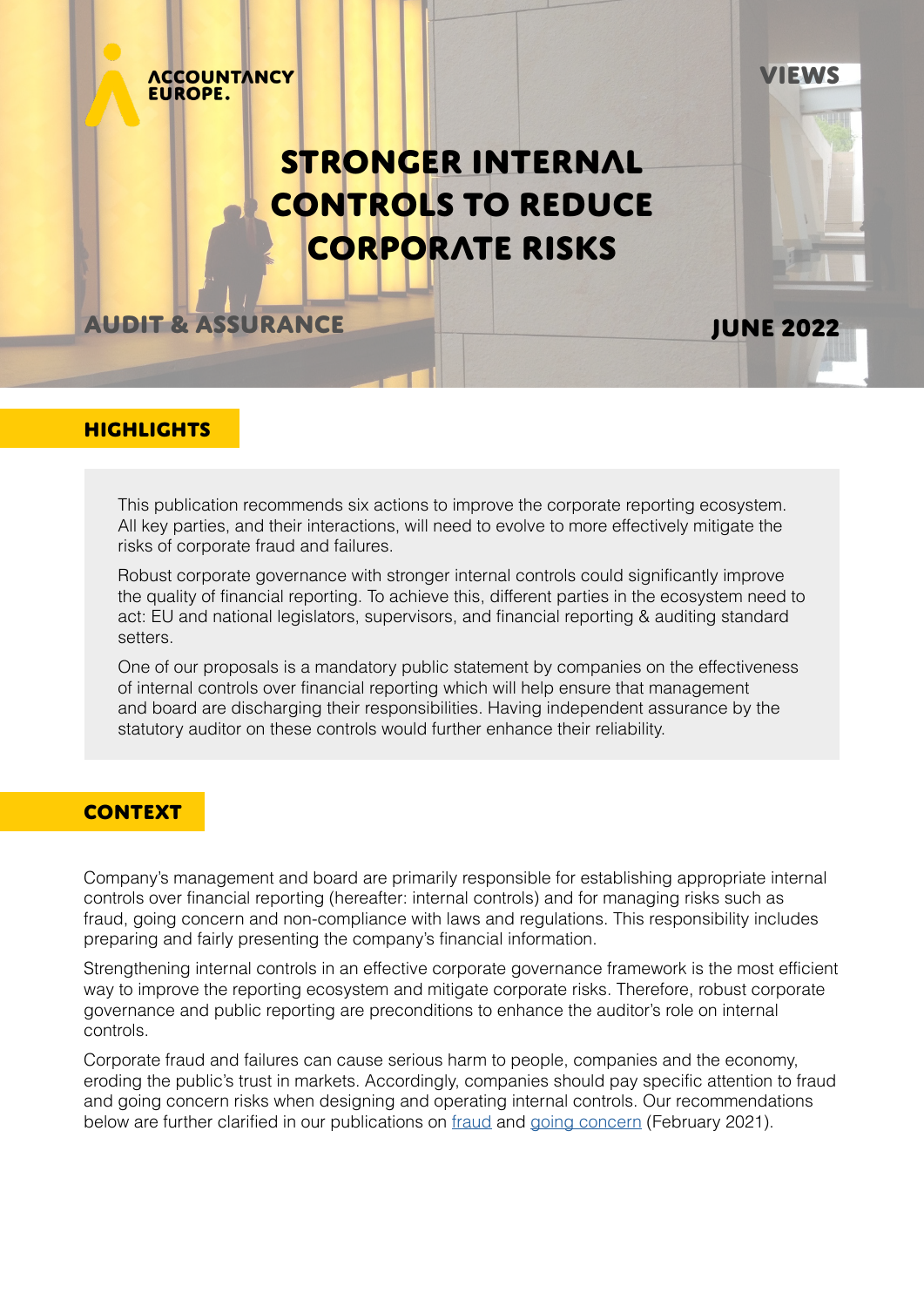

# **OBJECTIVE**

This publication aims to address European Commission's (EC) [consultation](https://ec.europa.eu/info/law/better-regulation/have-your-say/initiatives/13128-Corporate-reporting-improving-its-quality-and-enforcement/public-consultation_en) questions on listed companies' risk management systems and internal controls. We have already [responded](https://www.accountancyeurope.eu/consultation-response/ecs-consultation-on-corporate-reporting-improving-its-quality-and-enforcement/) to this consultation to improve the quality of corporate reporting and its enforcement. We support this initiative and believe that all key parties in the financial reporting ecosystem (i.e., companies' boards and management, auditors, legislators, standard setters and regulators) and their interactions need to evolve.

We further specify our views, and propose a way forward, on internal controls. Such controls include policies and practices that help ensure reliable and timely financial reporting in compliance with applicable rules.

The actions we suggest focus on companies that fall within the three categories of public interest entities (PIEs) set at the European Union (EU) level: listed companies, credit institutions and insurance undertakings. For more details on the EU PIE definition and how the Member States have designated PIEs at national level, see the [results of our survey](https://www.accountancyeurope.eu/publications/definition-public-interest-entities-europe/) from 2019.

# actions to reduce corporate risks

## EU and national legislation

Policymakers need to consider limiting the scope of companies affected when introducing any new requirement on corporate governance and reporting. They could focus only on the most important companies within entities designated as PIEs by the EU legislation (i.e., excluding the PIEs designated by the Member States).

#### **Mandate an audit committee**

Entities designated as PIEs by the EU legislation should have a separate audit committee with enough members competent in accounting and auditing. In the most important companies, an independent internal audit function and well-established whistleblowing structures should support the audit committee. Legislators should abolish provisions that allow the EU Member States to derogate from such requirements.

#### **Mandate reporting on the internal controls' effectiveness**

Effective and adequate internal controls are vital for the quality of financial reporting. Management needs to establish these controls as part of the corporate governance structure, and the board is responsible for approving and overseeing this structure. When designed and implemented properly, these controls enhance the reliability of the financial information that the company reports.

EU-level PIEs should be required to establish a system of internal controls for financial reporting and issue a public statement about its effectiveness. Such a statement would include, for example, details about how the company's risk management programs on fraud and going concern function.

Provided that such a public statement becomes mandatory, statutory auditors could be required to provide assurance on companies' internal controls.

#### **Make early warning mechanisms for auditors effective**

According to EU legislation, when auditors suspect irregularities, including fraudulent acts, they should inform the audited company and invite its management to investigate and take appropriate measures. If management does not investigate the matter, the auditor has to notify the authorities responsible for investigating such irregularities. Such 'early warning' is also required for information